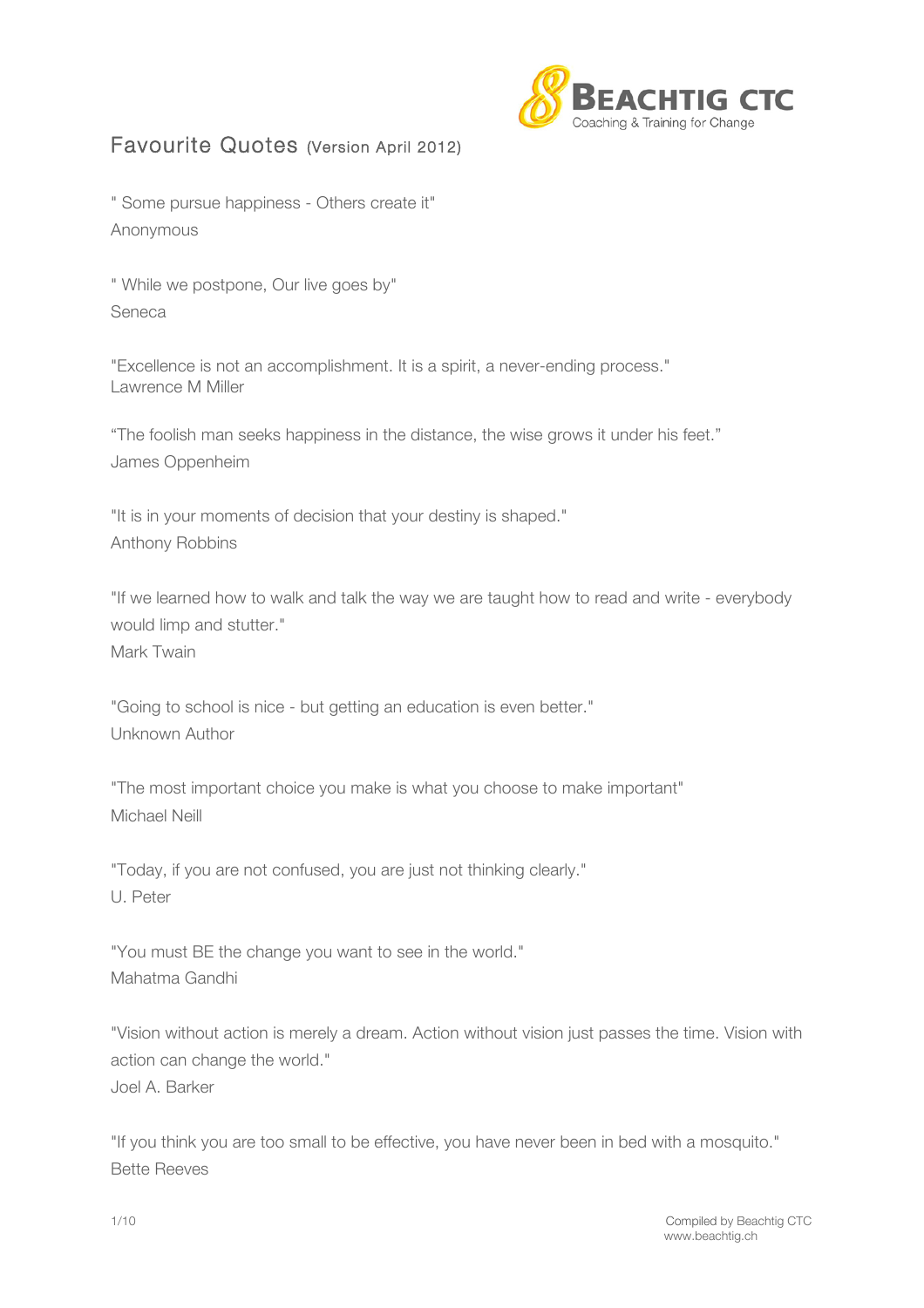"If you don't set goals for yourself, you are doomed to work to achieve the goals of someone else."

Brian Tracy

"Here is a test to find whether your mission on earth is finished: if you're alive it isn't." Richard Bach

"The first responsibility of a leader is to define reality. The last is to say thank you. In between, the leader is a servant." Max DuPree

"Obstacles will look large or small to you according to whether you are large or small." Orison Swett Marden

"Some people see more in a walk around the block than others see in a trip around the world." Unknown Author

"The whole world steps aside for the man who knows where he is going." Unknown Author

"The real voyage of discovery consists not in making new landscapes but in having new eyes." Marcel Proust

"Problems are only opportunities in work clothes." Henry J Kaiser

"Never, Never, Never Quit." Winston Churchill

"When you cease to dream, you cease to live." Malcolm S Forbes

"The difference between a successful person and others is not a lack of strength, not a lack of knowledge, but rather a lack of will." Vince Lombardi

"The state of your life is nothing more than a reflection of your state of mind." Dr. Wayne W. Dyer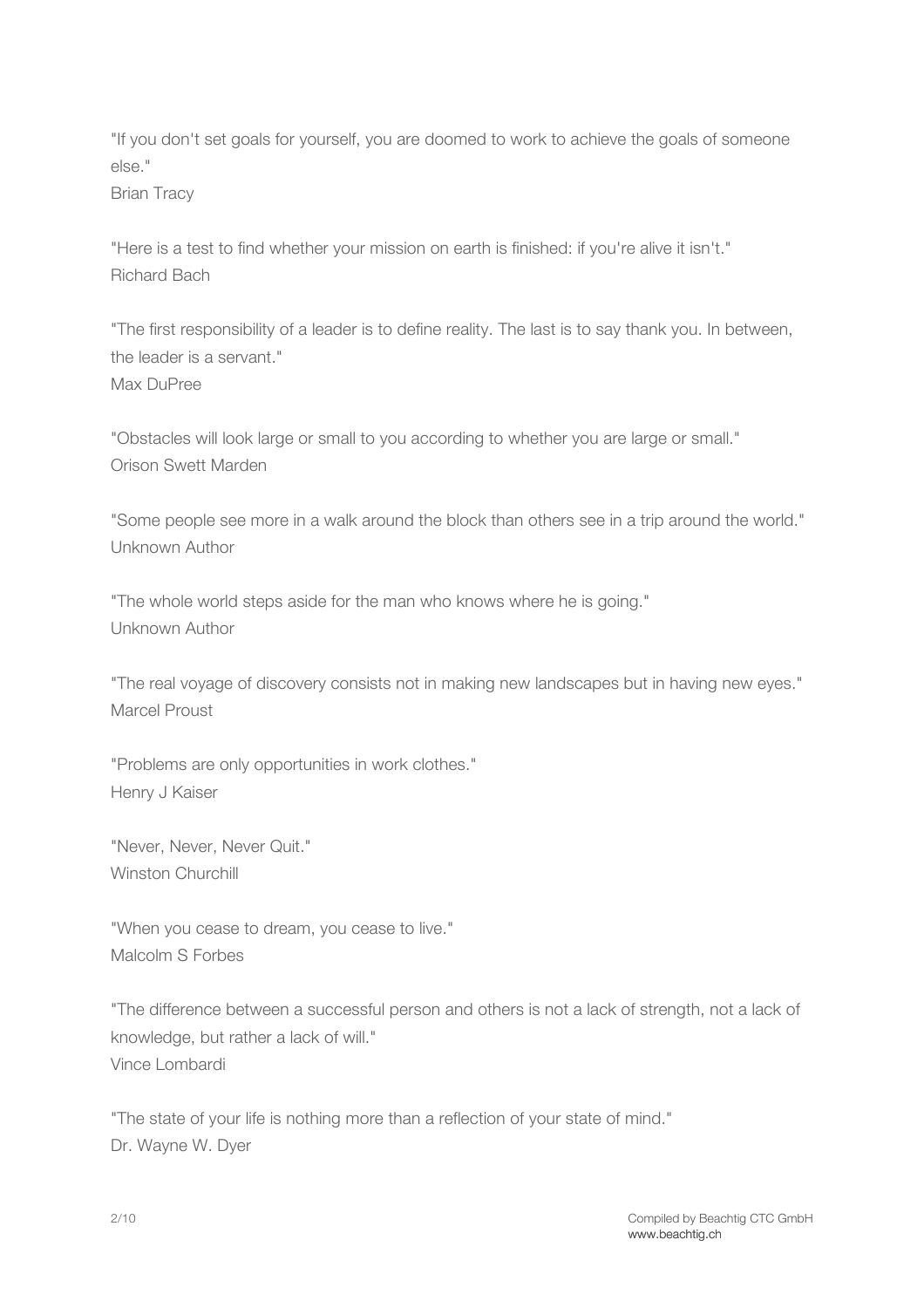"The last of the human freedoms is to choose one's attitude in any given set of circumstances." Victor E. Frankl

"What the caterpillar calls the end of the world, the master calls a butterfly." Richard Bach

"Some see things as they are and say, `Why?` I dream things that never were, and say, `Why not?'"

George Bernard Shaw

"The future belongs to those who believe in the beauty of their dreams." Eleanor Roosevelt

"Let us endeavour to live so that, when we die, even the undertaker will be sorry." Mark Twain

"All of the significant battles are waged within the self." Sheldon Kopp

"Wisdom is knowing what to do next, skill is knowing how to do it, and virtue is doing it." David Starr Jordan

"When I let go of what I am, I become what I might be." John Heiderers

"Failure is only the opportunity to more intelligently begin again." Henry Ford

"Success doesn't come to you - you go to it." Marva Collins

"Luck is what happens when preparation meets opportunity." Elmer Letterman

"Courage is doing what you're afraid to do. There can be no courage unless you're scared." Eddie Rickenbacher

"There is a way to do it better - find it." Thomas A Edison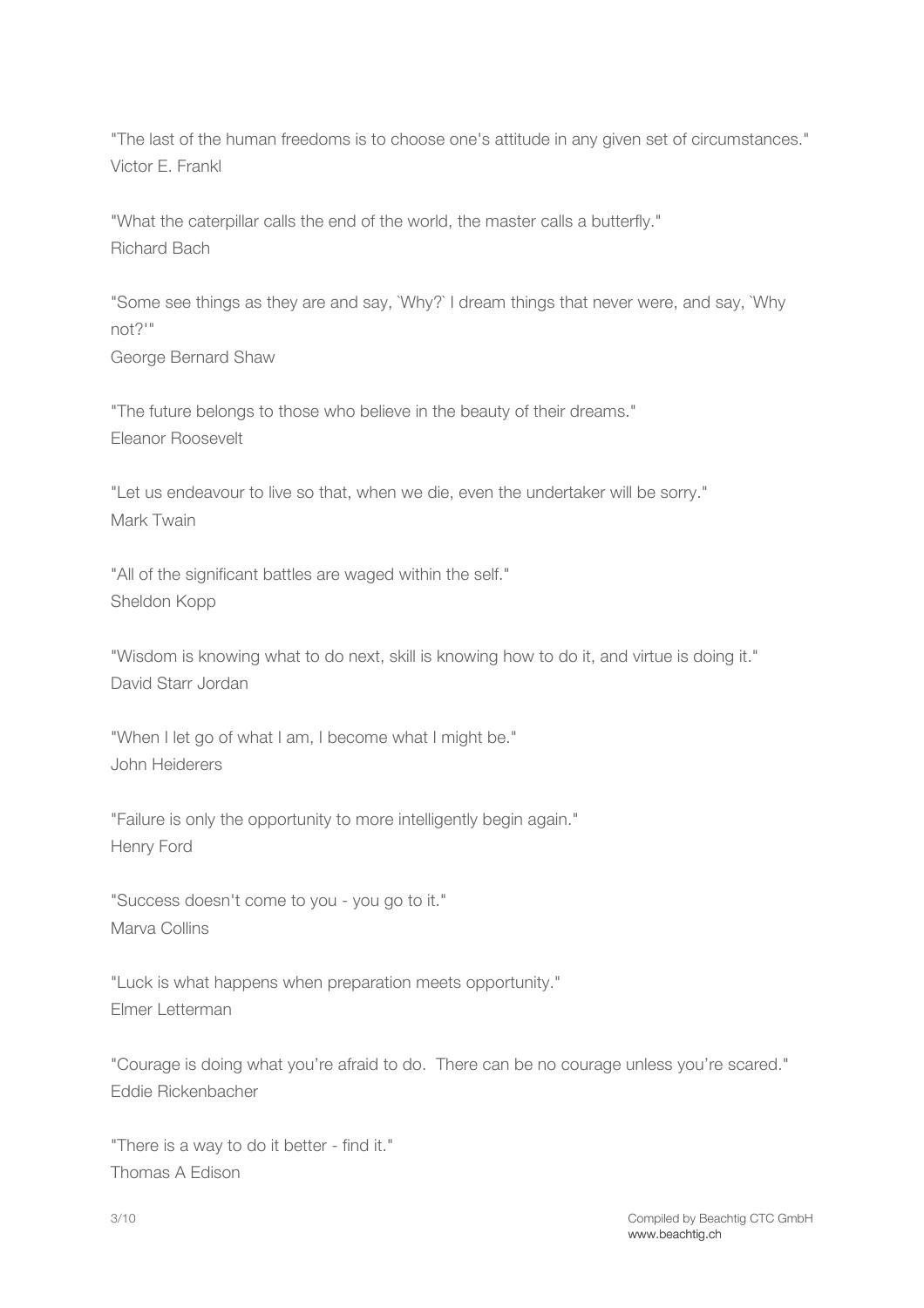"The best way to cheer yourself up is to try and cheer up someone else." Mark Twain

"When the forms of the old culture are dying the new culture is created by a few people who are not afraid to be insecure." Rudolph Bahro

## Our Deepest Fear

"Our deepest fear is not that we are inadequate. Our deepest fear is that we are powerful beyond measure. It is our light - not our darkness - that most frightens us. We ask ourselves: Who am I to be brilliant, gorgeous, talented, fabulous? Actually, who are you not to be? You are a child of God. Your playing small does not serve the world. There is nothing enlightening about shrinking so that other people won't feel unsure around you. We were born to make manifest the glory of God that is within us. It is not just in some of us. It is in everyone. As we let our own light shine, we unconsciously give other people permission to do the same. As we are liberated from our own fear our presence automatically liberates others." Marianne Williamson

"The secret of genius is to carry the spirit of childhood into maturity." Unknown Author

"The mind is not a vessel to be filled but a fire to be ignited." Plutarch

"We are all functioning at a small fraction of our capacity." Winston Churchill

"If a man is called a street sweeper, he should sweep the streets even as Michelangelo painted, or Beethoven composed music, or Shakespeare wrote poetry. He should sweep streets so well that all the hosts of heaven and earth will pause to say: here lived a street sweeper who did his job well." Martin Luther King

"Confusion is a word we have invented for an order which is not yet understood." Henry Miller

4/10 Compiled by Beachtig CTC GmbH "Do not wait; the time will never be "just right. Start where you stand, and work with whatever tools you may have at your command, and better tools will be found as you go along." Napoleon Hill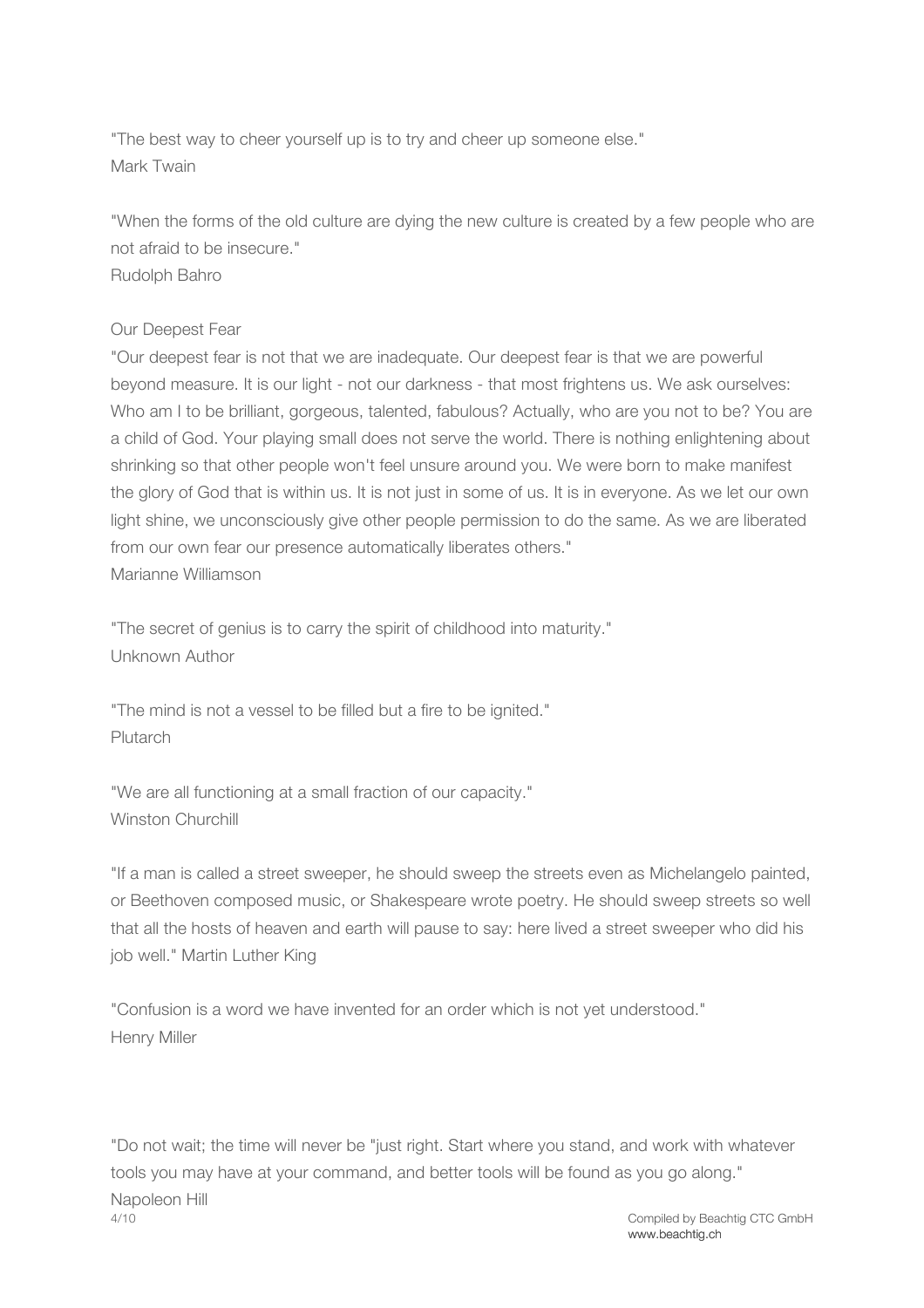"The ability to learn faster than your competitors may be the only sustainable competitive advantage."

Arie de Geus

"If you can reflect about what you've learned today - and then write it down - it's yours to keep tomorrow. If you practice it tomorrow, it's yours to keep." Harry X. Tudas

"Make no little plans. They have no magic to stir men's blood. Make big plans: aim high." D. H. Burnham

"The ultimate measure of man is not where he stands in moments of comfort, but where he stands at times of challenge and controversy." Martin Luther King

"Never believe that a few caring people can't change the world. Indeed, that's all that ever has." Margaret Mead

"Experience is not what happens to you; it's what you do with what happens to you." Aldous Huxley

"The problems that exist in the world today cannot be solved by the same level of thinking that created them." Albert Einstein

"The true test of character is not how much we know how to do, but how we behave when we don't know what to do." John Holt

"Find a job you love and you add five days to every week." H. Jackson Brown, Junior

"Don't ask what the world needs. Ask what makes you come alive because what the world needs is people who have come alive." Howard Thurman

"If you always do what you've always done, you'll always get what you've always got." Unknown Author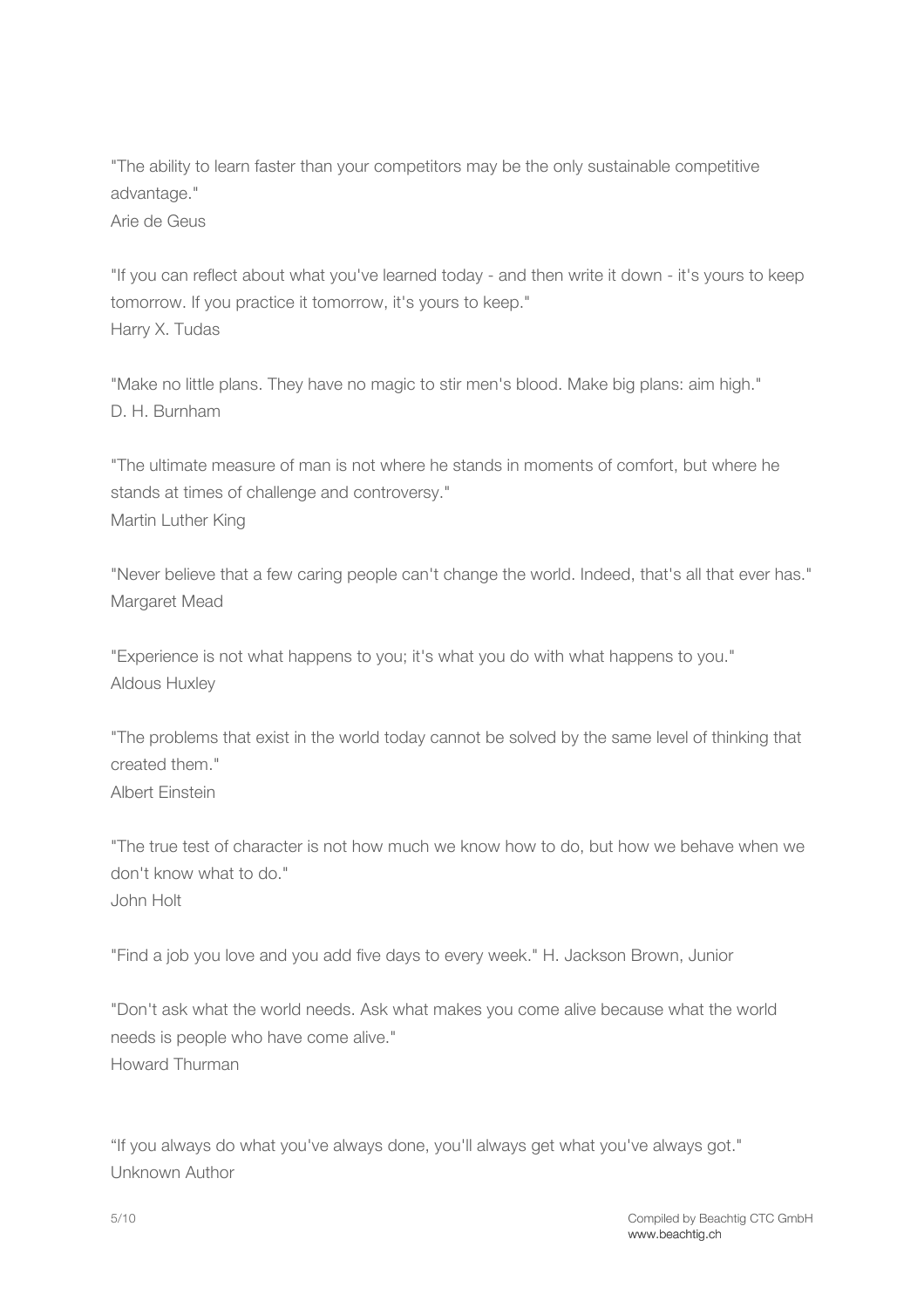"Imagination is more important than knowledge." Albert Einstein

"Whether you think you can, or you think you can't, you're always right." Henry Ford

"The future of work will consist of learning a living." Marshall McLuhan

"The only truly educated person is the one who has learned how to learn." Carl Rogers

If you think you are beaten, you are If you think you dare not, you don't If you'd like to win, but think you can't - it's almost certain that you won't Life's battles don't always go to the stronger or faster person But sooner or later, the one who wins, Is the one who thinks he can Unknown Author

"A happy person is not a person in a certain set of circumstances, but rather a person with a certain set of attitudes." Unknown Author

"People cannot be managed. Inventories can be managed, but people must be led." H. Ross-Perot

"If you want one year of prosperity, grow grain If you want ten years of prosperty, grow trees If you want one hundred years of prosperity, grow people" Chinese proverb

"Change the way people think and things will never be the same." Steve Biko

"You cannot teach a man anything You can only help him discover it within himself." Unknown author

6/10 Compiled by Beachtig CTC GmbH "The teacher - if he is wise - does not bid you to enter the house of his wisdom - but leads you to the threshold of your own mind."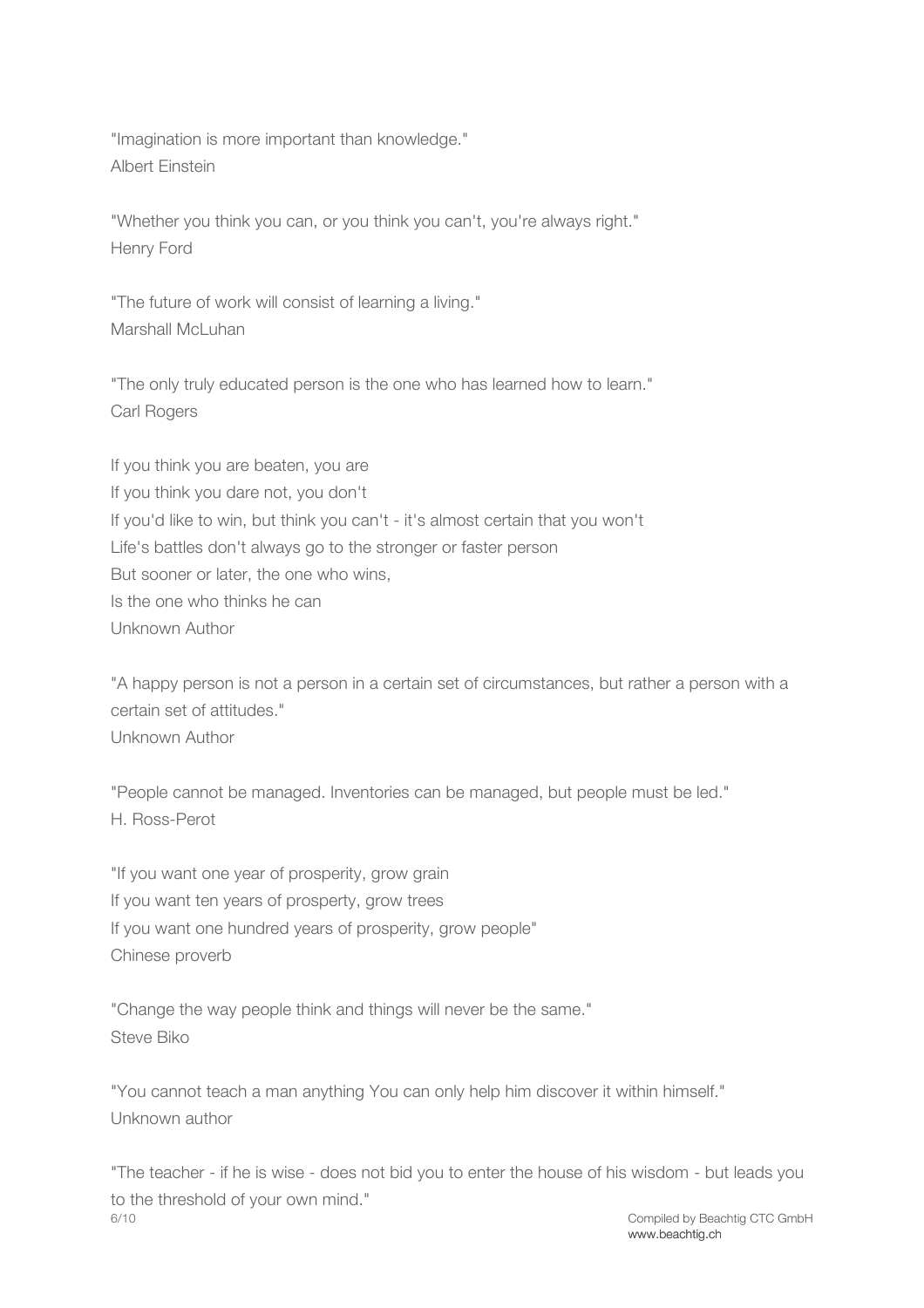Kahlil Gibran

"The brighter the light the darker the shadow" Unknown author

"If your actions inspire others to dream more, learn more, do more and become more, you are a leader."

John Quincy Adams

The way to get started is to quit talking and begin doing Walt Disney

Believe in nothing. No matter where you read it or who has said it, not even if I have said it, unless it agrees with your own reason and your own common sense Buddha

Take the first step in faith. You don't have to see the whole staircase, just take the first step. Dr. Martin Luther King Jr.

The Journey of a thousands miles begins with a single step Lao Tzu

The difference between what we do and what we are capable of doing would suffice to solve most of the worlds problems. Mahatma Gandhi

You can't separate peace from freedom because no one can be at peace unless he has his freedom.

Malxom X

Twenty yeas from now you will be more disappointed by the things that you didn't do than by the ones you did do. So throw off the bowlines. Sail away from the safe harbour. Catch the trade winds in your sails. Explore. Dream. Discover. Mark Twain

7/10 Compiled by Beachtig CTC GmbH There is no easy walk to freedom anywhere, any many of us will have to pass through the valley of the shadow of death again and aging before we reach the mountains tops of our desires. Nelson Mandela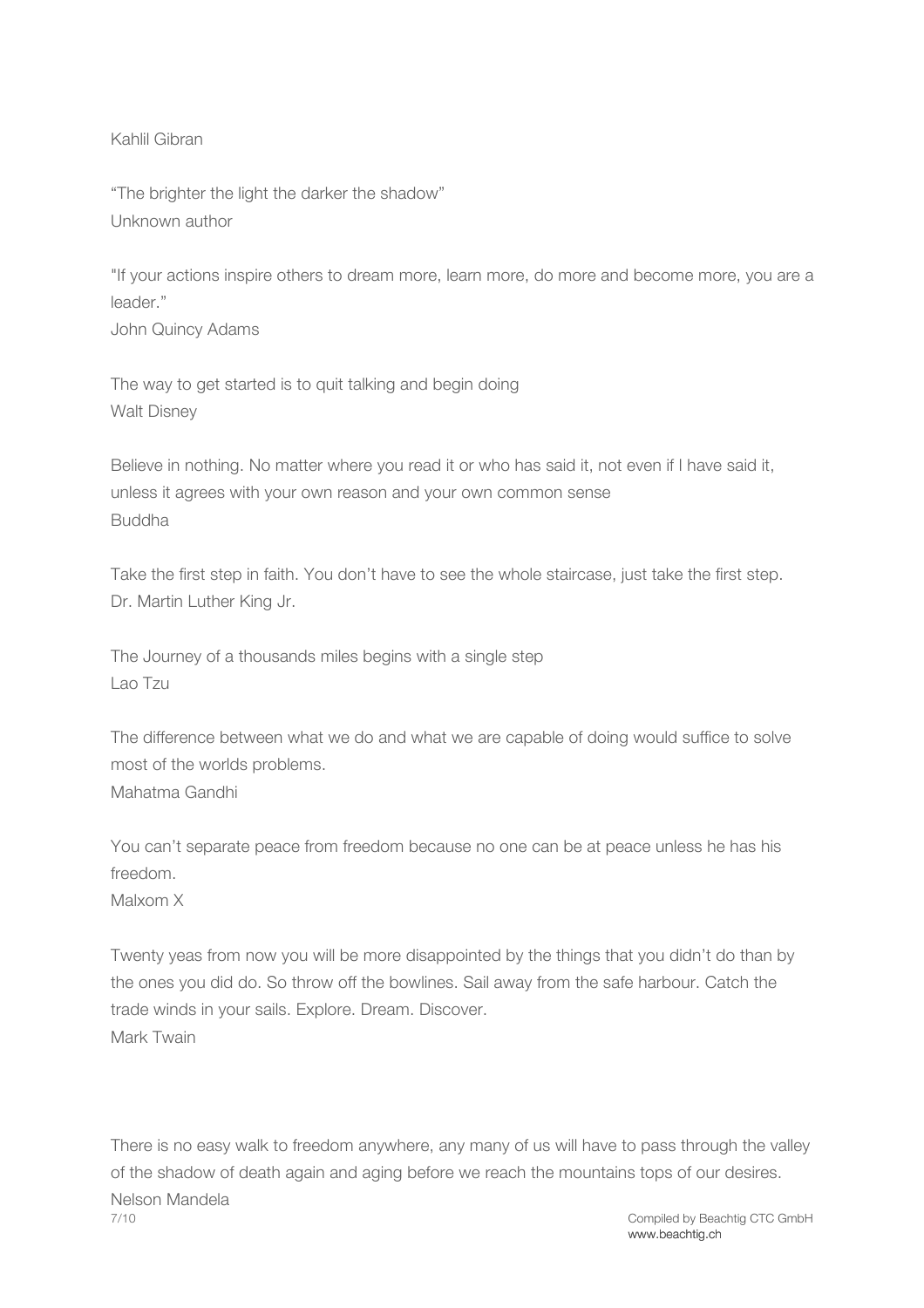If you don't go after what you want, you'll never have it. If you don't ask, the answer is always no. If you don't step forward, you're always in the same place. Nora Roberts

What lies behind us and what lies before us are tiny matters compared to what lies within us. Ralph Waldo Emerson

In any situation, the best thing you can do is the right thing; the second best thing you can do is the wrong thing; the worst thing you can do is nothing. Theodore Rossevelt

What you get by achieving your goals is not as important as what you become by achieving your goals. Zig Ziglar

It's not the years in your life that count. It's the life in your years! Abraham Lincoln

True friendship is like sound health; the value of it is seldom known until it be lost. Charles Caleb Colton

History, despite its wrenching pain, cannot be unlived, but if faced with courage, need not be lived again. Maya Angelou

The young mean knows the rules but the old man knows the exceptions. Oliver Wendell Holmes

To be yourself in a world that is constantly trying to make you something else is the greatest accomplishment.

Ralph Waldo Emerson

The future belongs to those who believe in the beauty of their dreams. Eleanor Roosevelt

Trust yourself. You know more than you think you know. Benjamin Spock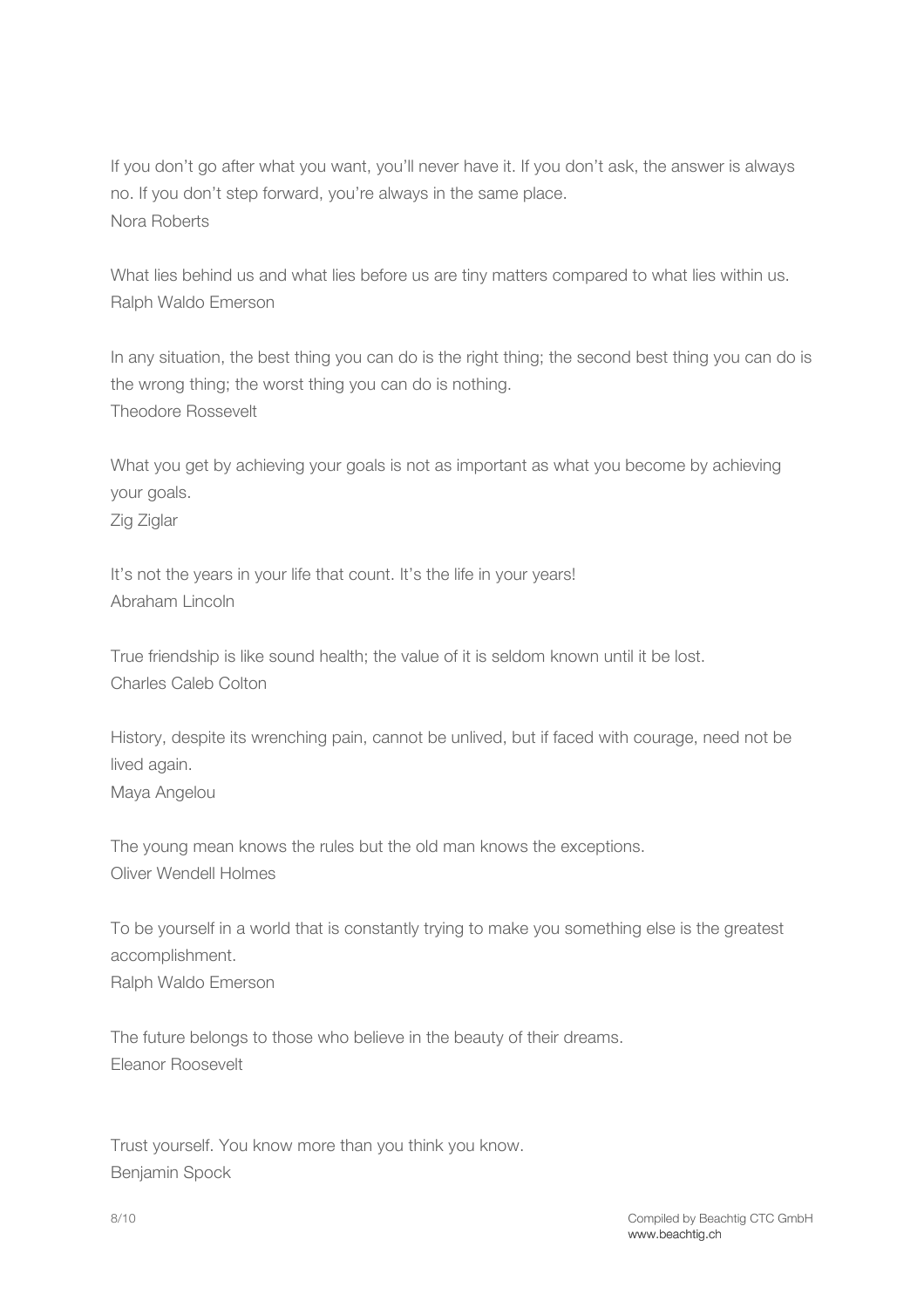Whatever woman do, they must do it twice as well as men to be thought half as good. Luckily this is not difficult. Charlotte Whitton

Genius is one per cent inspiration, ninety nine per cent perspiration. Thomas Alva Edison

You can get everything in life you want if you will just help enough other people get what they want. Zig Ziglar

Imagination is more important than knowledge. Knowledge is limited. Imagination encircles the world. Albert Einstein

All that we are is the result of what we have thought. Buddha

Let me say, at the risk of seeming ridiculous, that the true revolutionary is guided by great feelings of love.

Ché Guevara

Far away there is the sunshine are my highest aspirations. I may not reach them , but I can look up and see their beauty, believe in them, and try to follow where they lead. Louisa May Alcott

He who loses wealth loses much; he who loses a friend loses more; but he who loses his courage loses all.

Miguel de Cervantes

No army can withstand the strength of an idea whose time has come. Victor Hugo

We are what we repeatedly do. Excellence, therefore is not an act but a habit. Aristotle

Take pride in how far you have some, and have faith in how far you can go! Christian Larson